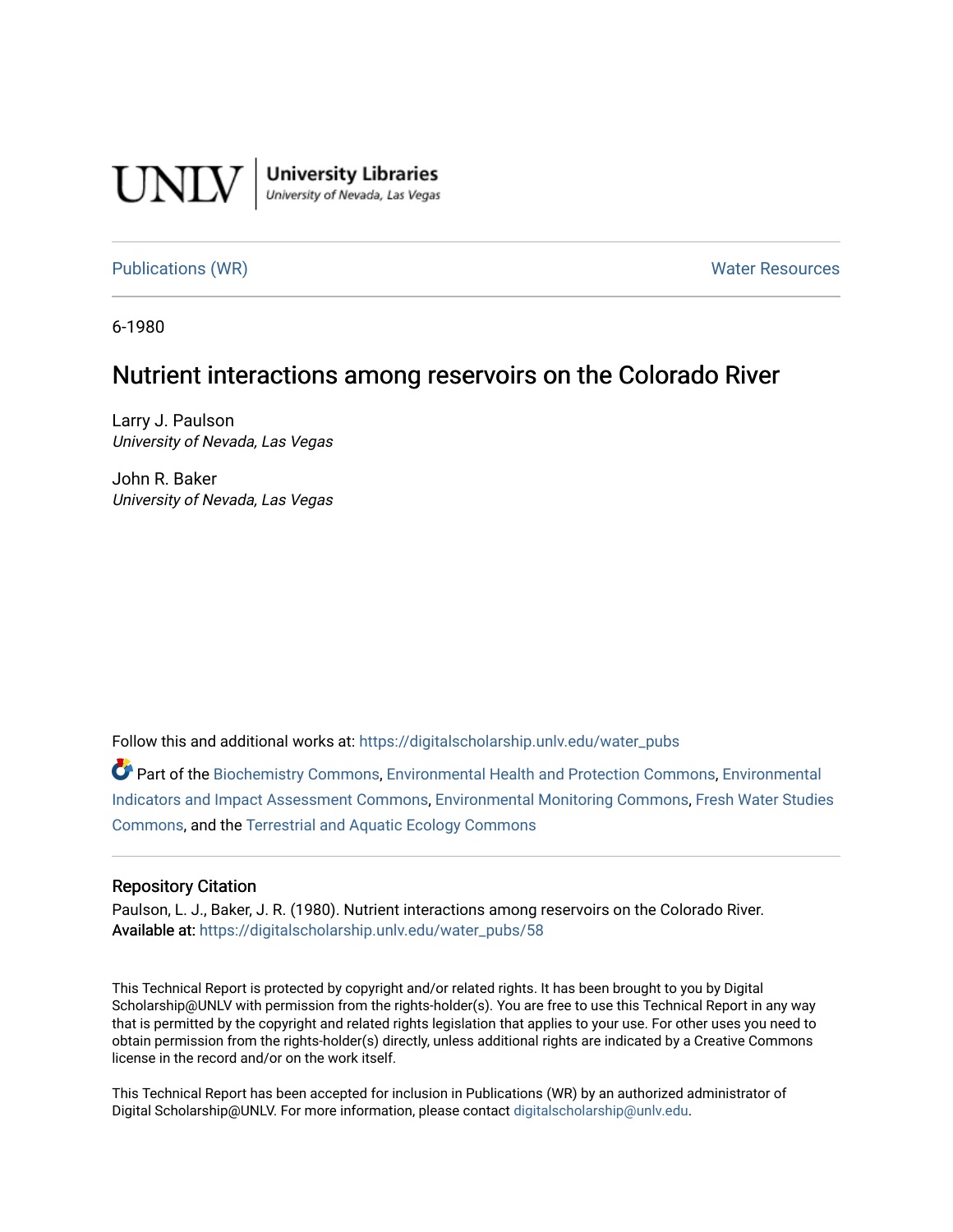- JAMES F. LaBOUNTY

## NUTRIENT INTERACTIONS AMONG RESERVOIRS ON THE COLORADO RIVER 5 VH

**b y .**

**\_>-JA~l O B«. \^ &\*\*~ S w^. 1 »=V c\*. V-JC^-'k-W ""^X- fa i IA v. Vw-\*^.^.**  $\overline{x}$  2 - 5, 1980. m; vu empolis m; reversion (u

Larry J. Paulson<sup>1</sup>) and John R. Baker<sup>2</sup>)

#### INTRODUCTION

Interactions among physical, chemical and biological processes in reservoirs can significantly alter the characteristics of the discharge (Neel 1963, Wright 1967, Hannan 1979) that, in turn, can influence the ecology of the river downstream (Ward and Stanford 1979). Investigations of the Colorado River, system reveal that reservoir-induced changes in the river can also affect downstream reservoirs. The formation of Lake Powell in 1963 was accompanied by reductions in. suspended sediment and nutrient loading and changes in the seasonal temperature and discharge cycles of the Colorado. River.. In this paper, we evaluate how these changes have influenced the nutrient and trophic status of Lake Mead, the large reservoir located 450 km downstream from Lake Powel1.

#### COLORADO RIVER SYSTEM

Impoundment of Lake Mead in 1935 by Hoover Dam and Lake Powell in 19&3 by Glen Canyon Dam created two of the largest reservoirs in the country. Lake Mead and Lake Powell are comparable in terms of volume and surface area (Table 1), but differ considerably in morphometry. Lake Powell is extremely sinuous, whereas Lake Mead is separated into two large basins by Boulder Canyon (Fig. l). The area above Boulder Canyon is collectively referred to as the Upper Basin and encompasses the Virgin Basin, Overton Arm and the Upper Arm. The Lower Basin includes Boulder Basin and Las Vegas Bay and extends to Hoover Dam. The discharge from Lake Powell provides about 98% of the inflow to Lake Mead. The remainder is derived from the Virgin and Muddy Rivers, which discharge into the Overton Ann, and Las Vegas Wash, which discharges secondary-treated sewage and industrial effluents into Las Vegas Bay. More detailed descriptions of Lake Mead and Lake Powell are presented in Hoffman and Jonez (19/3) and in Johnson and Herritt  $(1979)$ , respectively.

Director, Lake Mead Limnological Research Center, University of Nevada, Las Vegas 89154

<sup>2)&</sup>lt;br>Assistant Director, Lake Mead Limnological Research Center, University of Nevada, Las Vegas  $89154$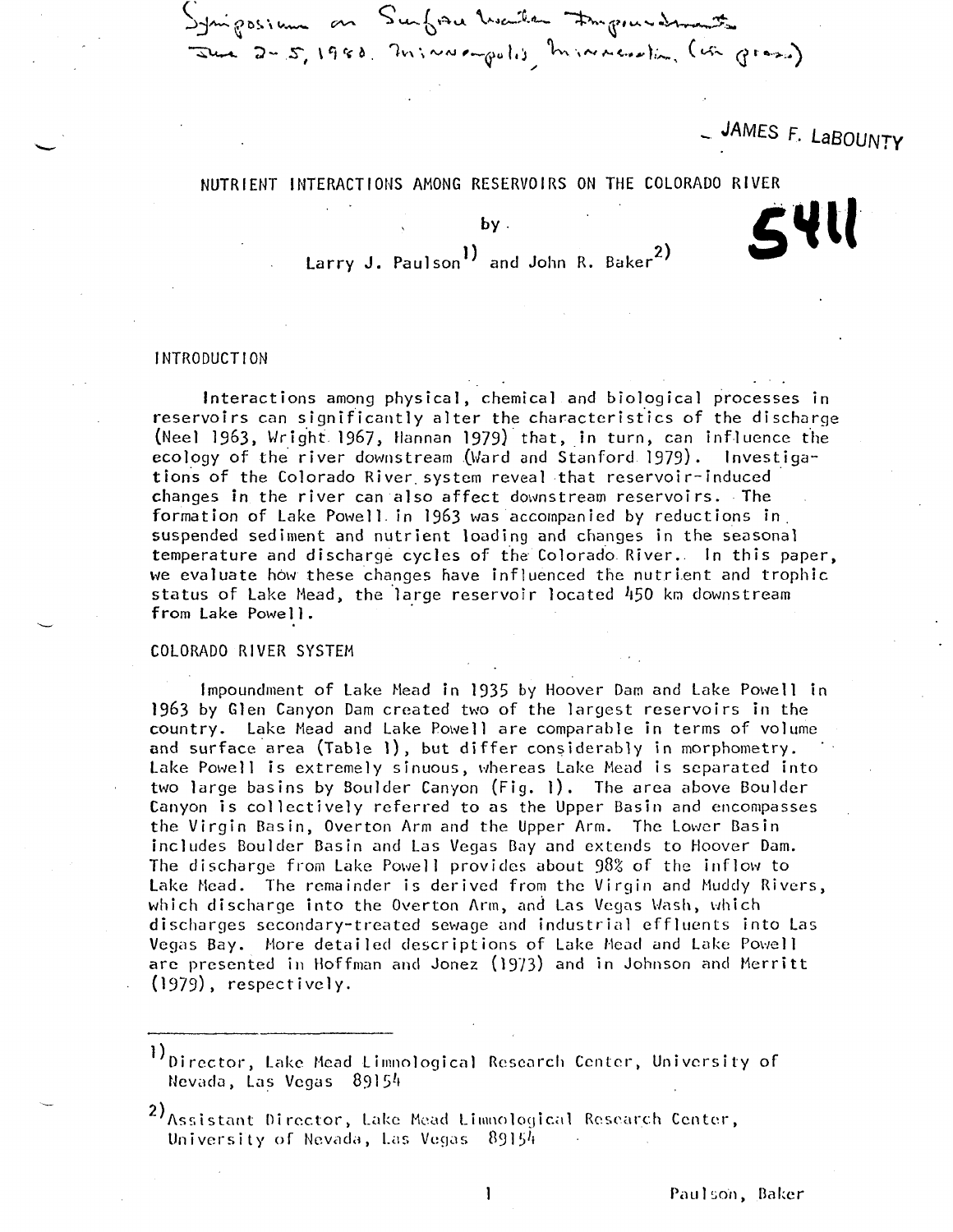| Table 1. Morphometric characteristics of Lake Mead and Lake Powell |  |  |  |
|--------------------------------------------------------------------|--|--|--|
| derived from Hoffman and Jonez (1973), and Johnson and             |  |  |  |
| $\cdot$ Merritt (1979).                                            |  |  |  |

| Lake Mead          | Lake Powell                          |
|--------------------|--------------------------------------|
| 374                | 1128                                 |
| 180                | 171                                  |
|                    | 51                                   |
| 660                | 653.                                 |
| 36                 | 33                                   |
|                    | 300                                  |
| 28                 | 25                                   |
| 10                 | 26                                   |
| 100                | 70                                   |
| 4                  | $\overline{2}$                       |
|                    | 1963                                 |
| <b>LAKE POWELL</b> | <b>Bullfrog</b>                      |
|                    |                                      |
|                    | San Juan<br>River<br>San Juan<br>Arm |
| Canyon<br>Dam      |                                      |
|                    | 55<br>183<br>1935<br>Warm<br>Glen    |

**Vegas Havasu**<br>Creek Ferry **Boulder**<br>Basin Virgin Grand **Hoover** Basin<br>Dam Basin Canyon Upper Gage Arm Figure 1. Map of the Colorado River system from Lake Powell to Lake

Pierce's

ò

Mead.

#### DATA SOURCES

**Boulder** 

Canyon

**Las**

Vegas

Wash

Suspended sediment, nitrate and temperature data for the Grand Canyon gaging station were taken from "Quality of Surface Waters for the United States. Part 9- Colorado River Basin", and discharge data were obtained from "Surface Water of the United States. Part 9- Colorado River Basin". U.S. Geological Survey Water Supply Papers (1940-1967). After 1967, these data were obtained from "Water

**L.Colorado River**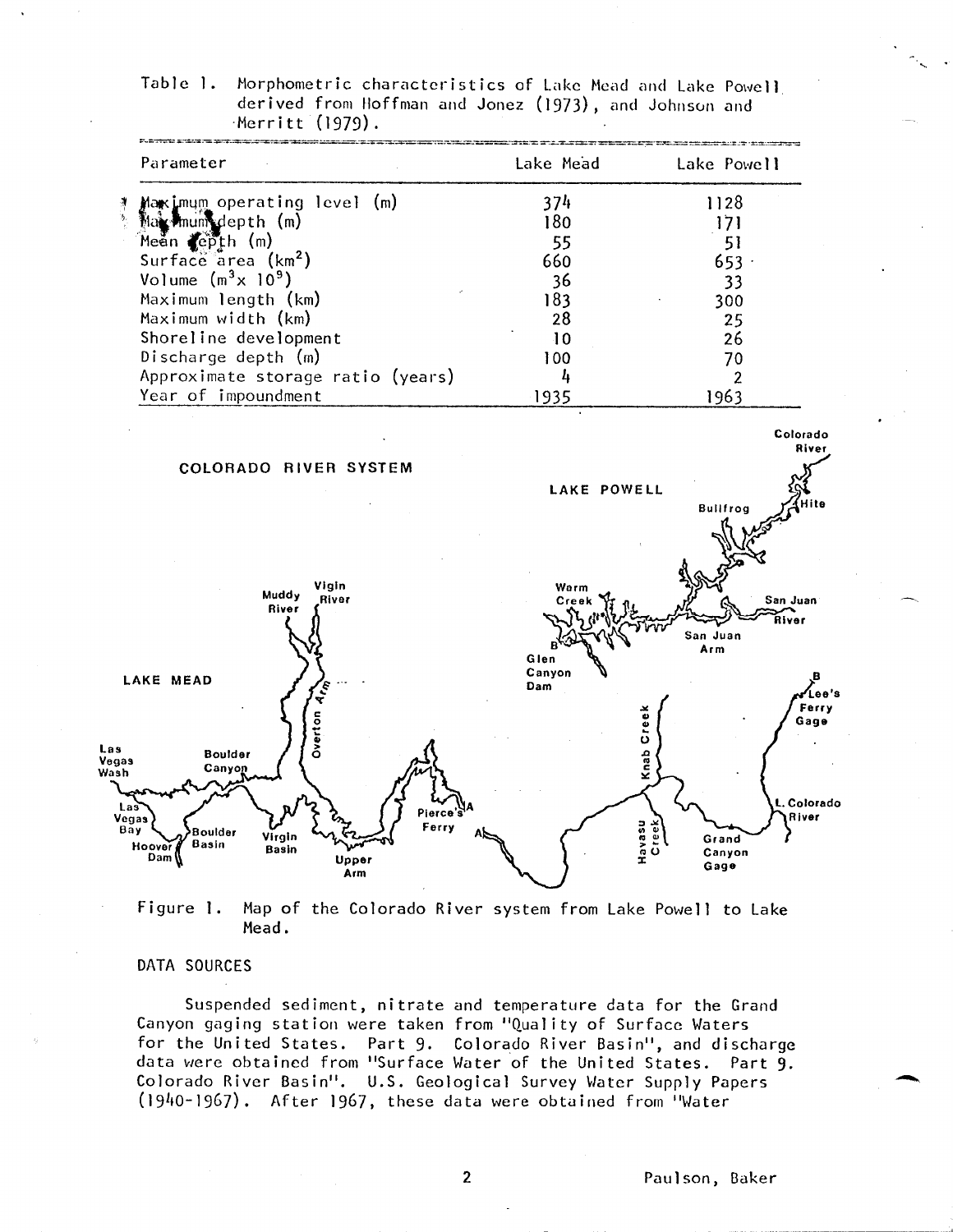**Resources Data for Arizona or Nevada" prepared jointly by the U.S. Geological Survey and state agencies. Limnologica l data on Lake Mead were derived from our recent investigation s (Paulson, Baker and Deacon 1980).**

#### WATER QUALITY IN THE COLORADO RIVER

#### Discharge and Temperature

The discharge cycle in the Colorado River prior to 1963 was strongly influenced by spring runoff which resulted in extremely high flows in May and June (Fig. 2). Regulated releases from Lake Powell have eliminated the spring discharge peak and stabilized flows throughout the year. River temperatures have increased by about 5°C during late-fall and winter, but decreased by nearly 10°C during the rest of the year (Fig. 2). Discharge temperatures at Glen Canyon Dam average about 8°C. In the summer, temperatures increase to 10-11°C at the Grand Canyon gaging station and to 15~l8°C at Pierce's Ferry, where the river enters Lake Mead. However, river temperatures are still nearly  $10^{\circ}$ C colder than for comparable periods prior to the formation of Lake Powell.





#### Suspended Sediments

The most obvious change in the Colorado River since Lake Powell was formed is the marked reduction in suspended sediment loads  $(Fig. 3)$ . In years of high runoff, up to  $140$  million metric tons of suspended sediment flowed into Lake Mead and most of this occurred

 $\overline{\mathbf{3}}$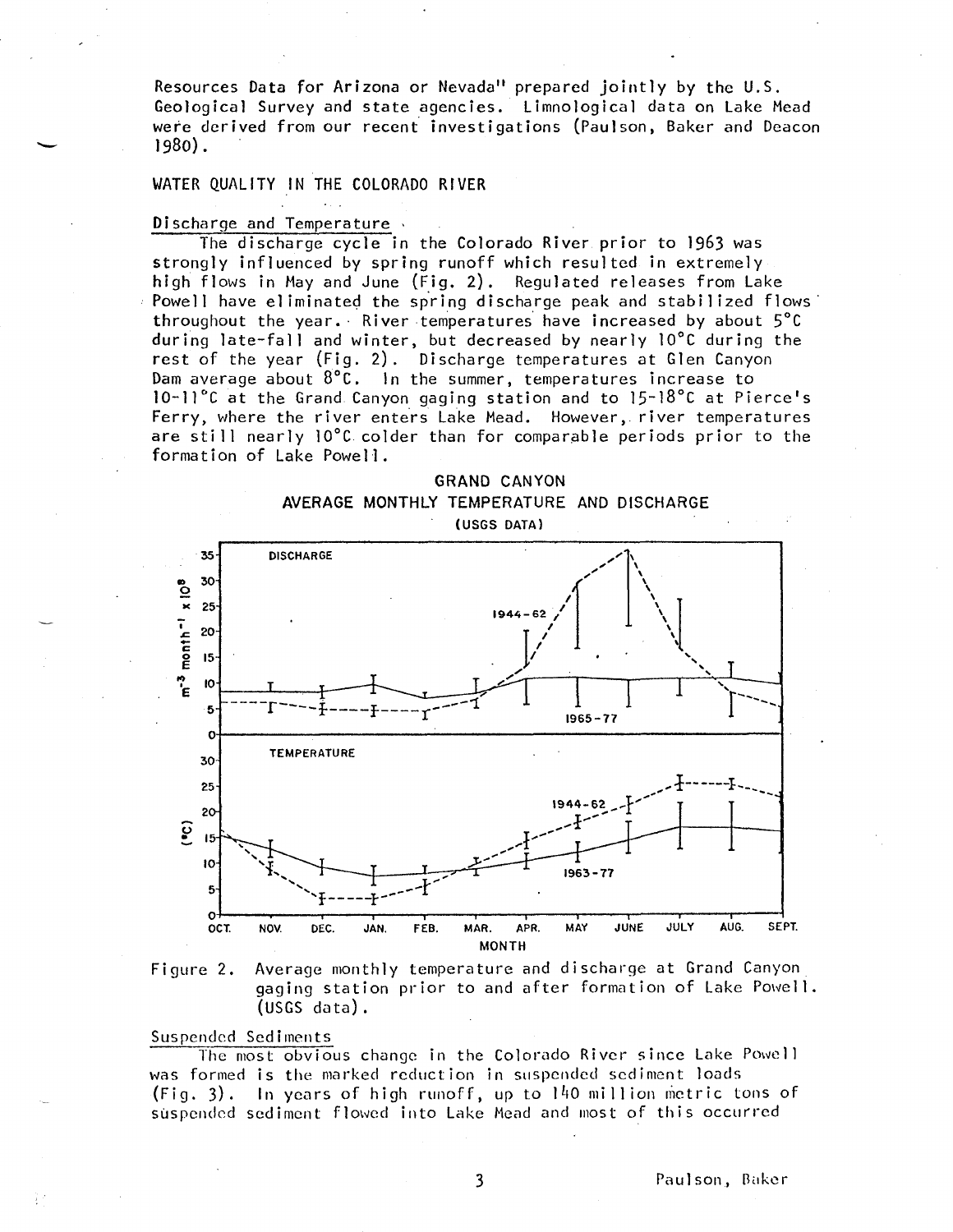during the spring. Lara and Saunders (1970) estimated that  $47\%$  of this material was deposited in the Piercc's Ferry area, but. extensive siltation has occurred elsewhere in the Upper Basin and in parts of the Lower Basin. The suspended sediment loads were reduced by 70-80% after Lake Powell was filled to operating levels in 1966. Most of the suspended sediments that currently enter Lake Mead are derived from tributaries in the Grand Canyon.



Figure 3. Annual and spring suspended sediment loads at Grand Canyon gaging station. (USGS data).

#### Nutrient Loading

Long-term nutrient data are rarely available to assess the influence of newly formed reservoirs on nutrient concentrations in the river. The U.S. Geological Survey has monitored nitrate concen trations in Grand Canyon for several years, but, unfortunately, they did not collect phosphorus data.

Nitrate loads (flow x concentration) decreased significantly from those in the 1950's and 1960's immediately after Lake Powell was formed  $(Fiq, 4)$ . Nitrate loads then increased during 1966-1969 but have since decreased and appear to be approaching a steady state. There were no appreciable changes in conservative element loads, **as** typified by sodium and potassium, over these periods; nor were the changes in nitrate loads related to flows which were stabilized after 1963 (Fig. 4). The unique trends observed for nitrate apparently reflect biological processes operating in Lake Powell.

Initially, the new reservoir must have retained a high percentage of the inflowing nitrate which caused a reduction in loading to Lake Mead. The increased nitrate loads to Lake Mead in 1966-1969 could be

4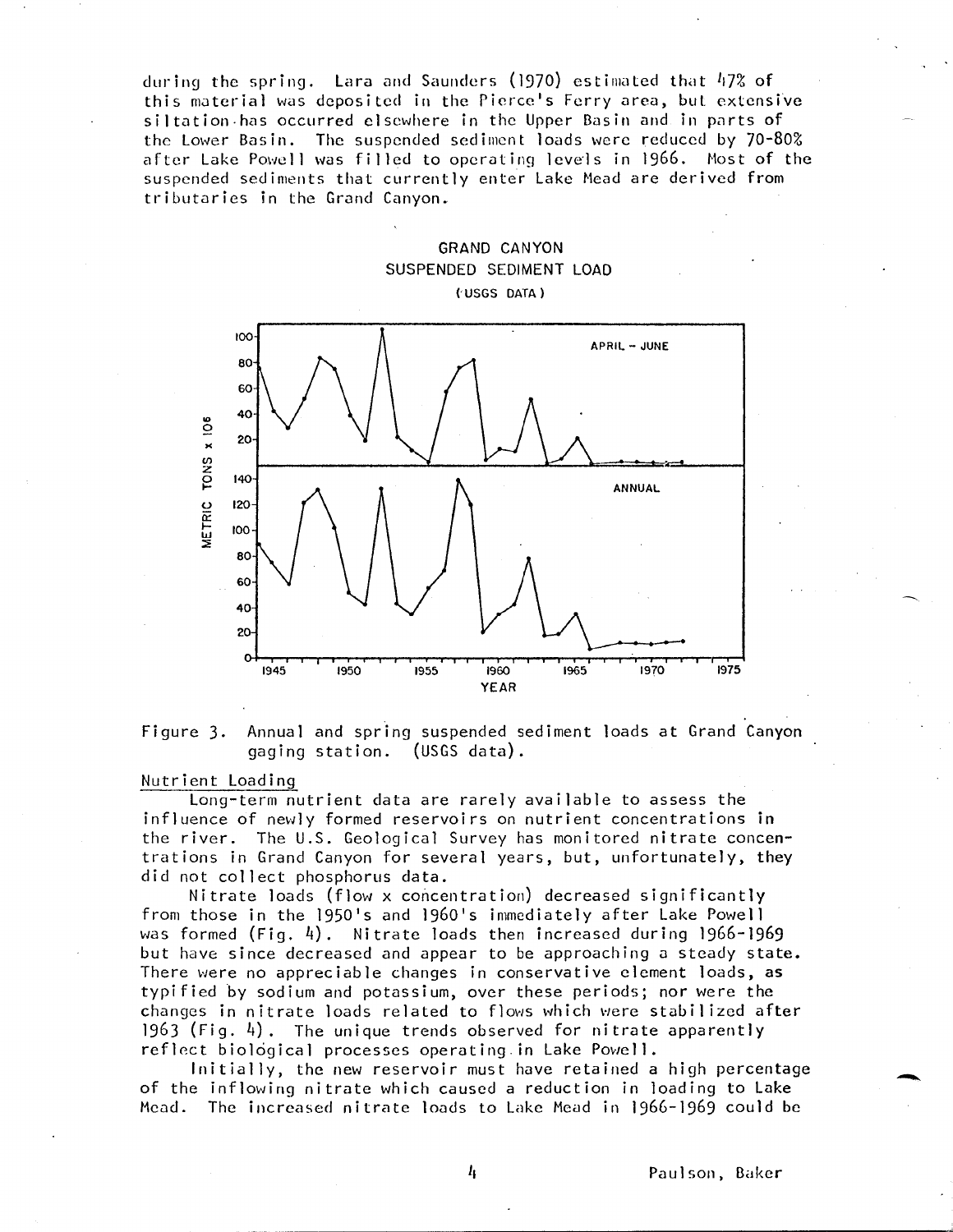due to lower retention, or possibly release of nitrogen from the sediments in Lake Powell. Chemical analyses of Lake Mead sediments indicate that those deposited immediately after impoundment lost nitrogen for a brief period (Prentki, Paulson and Baker 1980). Although the mechanisms for this are not understood, a similar, transient loss of nitrogen from Lake Powell sediments could account for the unique pattern of nitrate loss in the first five years of impoundment.





#### NUTRIENT DYNAMICS IN LAKE MEAD

A nutrient budget we constructed for Lake Mead in 1977~1978 (Paulson et al. 1980) revealed that the Colorado River provides 85% of the inorganic nitrogen input, but Las Vegas Wash contributes 60% of the phosphorus input to the reservoir (Table 2). Down-lake flow of water from the Upper Basin through Boulder Canyon effectively confines the high phosphorus input from Las Vegas Wash to the Lower Basin and provides the major nitrogen source to that basin. The disproportional loading of nitrogen and phosphorus at distant ends of Lake Mead, combined with the unusual reservoir morphometry cause each basin to operate like different lakes.

There are marked differences in phytoplankton productivity and nutrient concentrations in Virgin and Boulder Basins (Fig. 5). Areal productivity and average phosphorus concentrations are twice as high in Boulder Basin as in Virgin Basin. Average nitrate concentrations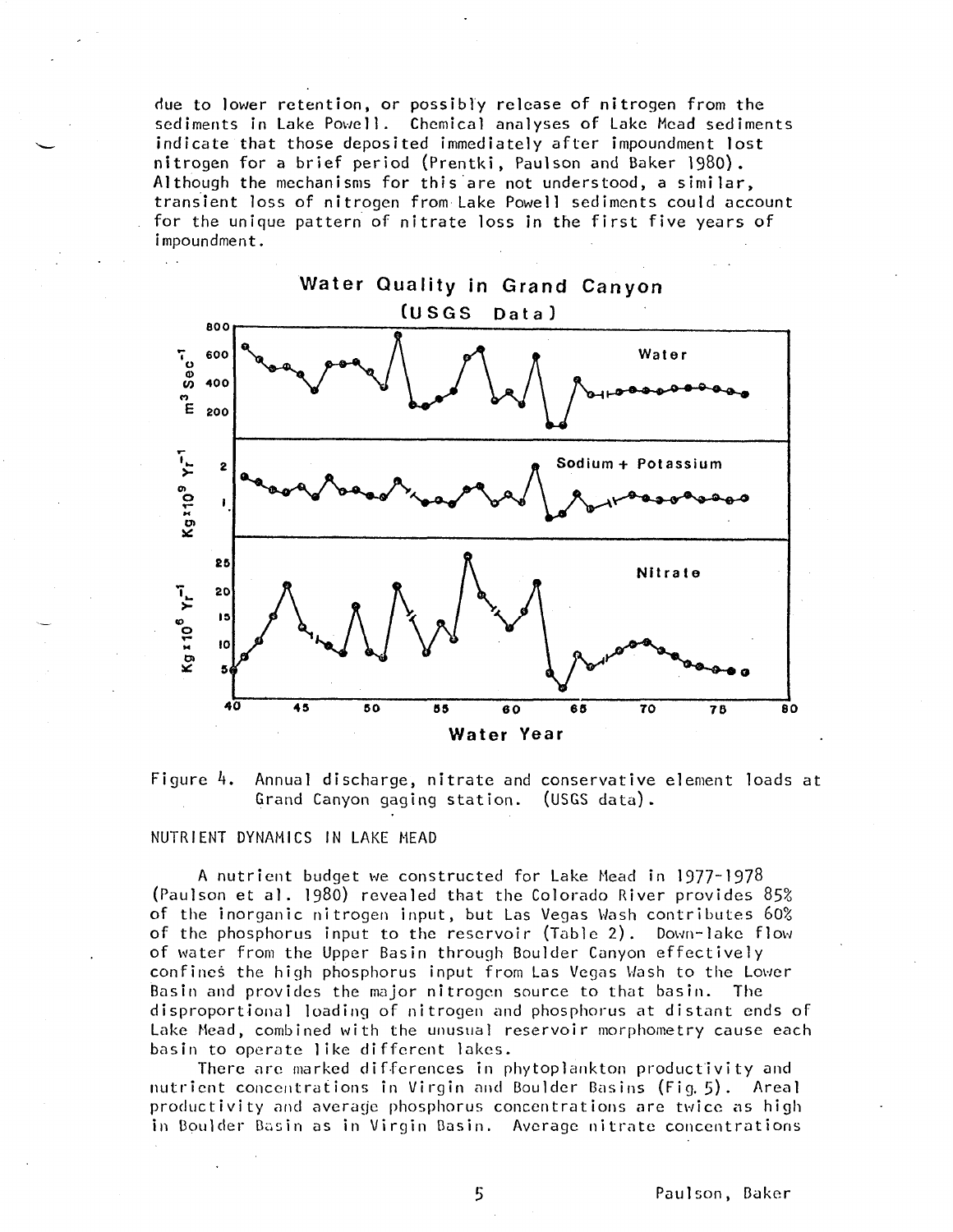|                                                                              | Loading            |                   |  |  |
|------------------------------------------------------------------------------|--------------------|-------------------|--|--|
| Nutrient<br>$(kq \cdot yr^{-1})$                                             | Colorado<br>River. | Las Vegas<br>Wash |  |  |
| Nitrate $(N) \times 10^5$<br>Ammonia $(N) \times 10^5$                       | 45.63<br>1.42      | 3.49<br>3.24      |  |  |
| Total Inorganic Nitrogen<br>$(N) \times 10^5$<br>Phosphate $(P) \times 10^3$ | 47.05<br>56.80     | 6.73<br>136.60    |  |  |
| Total Phosphorus<br>$\times$ 10 <sup>3</sup><br>(P)                          | 198.70             | 263.10            |  |  |

| Table 2. Nitrogen and phosphorus loading for Lake Mead (October 1977- |  |  |  |
|-----------------------------------------------------------------------|--|--|--|
| September 1978).                                                      |  |  |  |

are comparable in each basin during the.winter, but nitrate is reduced to undetectable levels in Boulder Basin by June and remains low through September. Nitrate concentrations are reduced to about  $100 \text{ u}g·l^{-1}$  in Virgin Basin by mid-summer, despite low phosphorus concentrations. Nitrogen loading to the Lower Basin is reduced accordingly because it is derived primarily from nitrate in the epilimnion of the Upper Basin. The reduction of this input and relatively high productivity in the spring result in development of nitrogen limitation in the Lower Basin during the summer and cause a decrease in productivity of that basin in June and July.

The late-summer increase in productivity in Boulder Basin, and to a lesser degree in Virgin Basin, coincided with a decrease in average epilimnetic temperatures (Table 3). This caused the thermocline to drop by  $10-15$  m during July to September. Significant amounts of nitrate are stored in the metalimnion of each basin (Table 3) and erosion of the therrocline results in mixing of this nitrate into the epilimnion. In Virgin Basin, this causes a slight increase in productivity, but because of the phosphorus deficiency,

| pasin (pp) GNU VILGIN pasin (VD). |              |                     |                        |                       |                                                   |            |  |
|-----------------------------------|--------------|---------------------|------------------------|-----------------------|---------------------------------------------------|------------|--|
|                                   |              | Temperature<br>(°C) |                        | Thermocline<br>(m)    | Metalimnetic<br>Nitrate<br>$(\mu g \cdot l^{-1})$ |            |  |
|                                   | BB.          | VB                  | BB.                    | VΒ                    | BB.                                               | VB         |  |
| June 1978<br>July $1978$          | 23.6<br>26.9 | 23.5<br>26.4        | $10 - 12$<br>$10 - 13$ | $-10-13$<br>$12 - 15$ | 305<br>193                                        | 257<br>273 |  |
| August 1978                       | 25.2         | 24.7                | 16-18                  | $16 - 18$             | 162                                               | 314        |  |
| September 1978                    | 22.I         | 21.6                | $27 - 30$              | $28 - 30$             | 158                                               | 256        |  |

Table 3. Integrated average epilimnion temperatures, thermocline depth and metalimnetic nitrate concentrations in Boulder Basin  $(RB)$  and Virgin Basin  $(NB)$ .

most of this nitrate supply accumulates in the epilimnion (Fig. 5). However, in the Boulder Basin, where phosphorus concentrations are higher, the mixing provides a nitrogen input sufficient to trigger higher productivity in late-summer.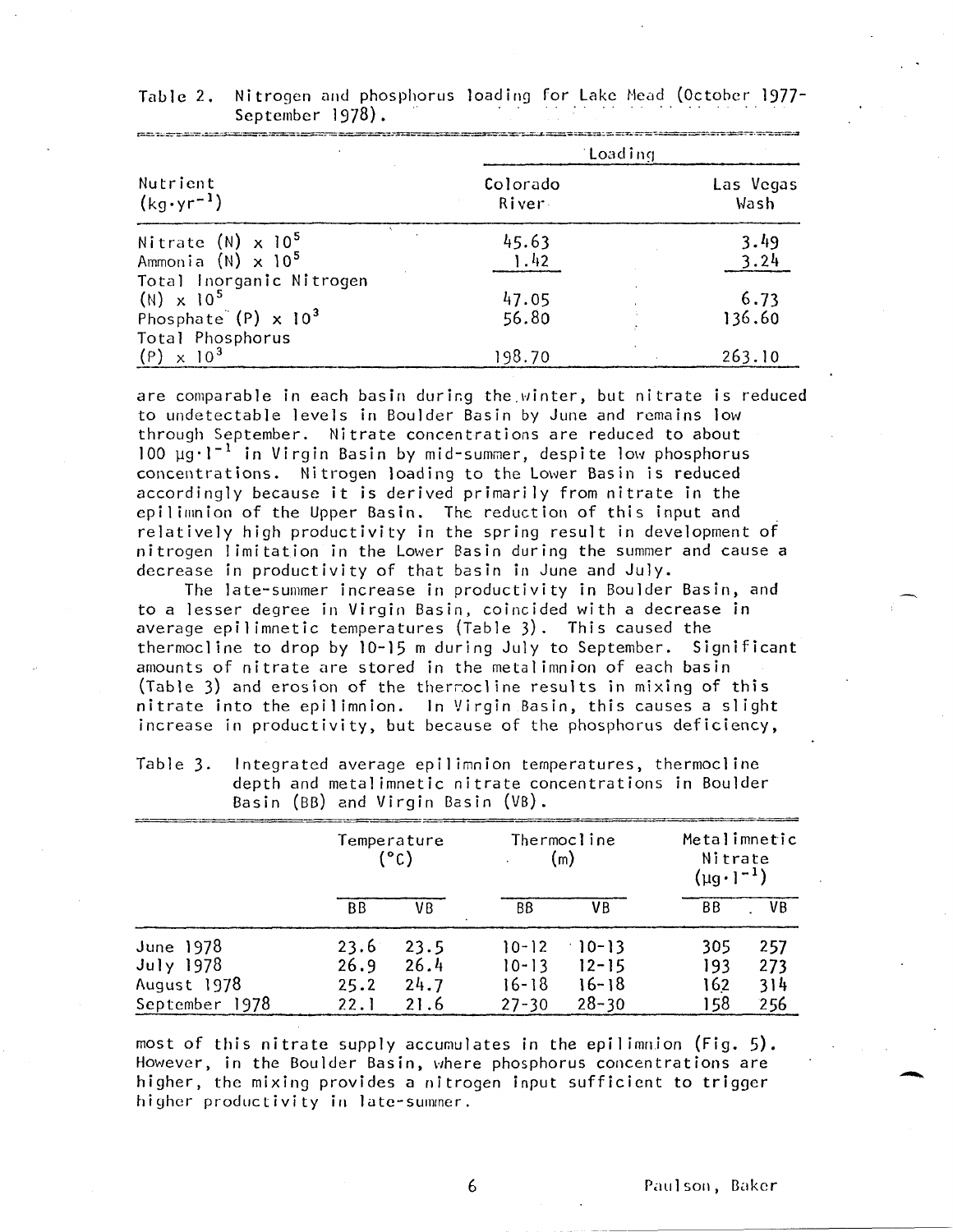



NCE OF LAKE POWELL ON LAKE MEAD

# Nutrient Status<br>The distin

and has remained so since the lake Powell had an equal discharge of noover Dam further reduces nitrate concentrations in L<br>Mead (Paulson, Baker and Deacon 1979). The net result is the Lower<br>Basin became nitrogen-limited during the summer in the early 1970's ead (Paulson, Baker and Deacon 1979). The net result is the<br>asin became nitrogen-limited during the summer in the early l changes closely parallel changes in nitrate loading from the<br>River (Fig. 3). Also, high nitrate loss from the hypolimnio<br>discharge of Hoover Dam further reduces nitrate concentratio decreased to extremely low levels in the summer (rig. o). These<br>
- changes closely parallel changes in nitrate loading from the Colorado<br>
River (Fig. 3). Also, high nitrate loss from the hypolimnion<br>
discharge of Hoover Da discharge of Hoover Dam further reduces nitrate concentrations in Lake a<br>t a<br>e a<br>I Nitrate concentrations at noover Dam decreased considerably during<br>1960–1965, increased slightly during 1969 and 1970, but have since<br>decreased to extremely low levels in the summer (Fig. 6). These 0-1965, increased slightly during 1969 and 1970, but have<br>reased to extremely low levels in the summer (Fig. 6). Th  $6^{\circ}$ -contributed to development of nitrogen limitation in the Lower<br>- Nitrate concentrations at Hoover Dam decreased considerably dur tributed to development of nitrogen limitation in the Lower Basin.<br>rate concentrations at Hoover Dam decreased considerably during particularly in regard to patterns of nutrient limitation. The<br>reduction in nitrate loading after 1963 and since 1969 have directly<br>contributed to development of nitrogen limitation in the Lower Basin<br>Nitrate concentration encier, the rermation of Eake remeir has also contributed to t<br>articularly in regard to patterns of nutrient limitation. The<br>eduction in nitrate loading after 1963 and since 1969 have dir to high phosphorus loading from Las Vegas Wash to the Lower Basin.<br>However, the formation of Lake Powell has also contributed to this, high phosphorus loading from Las Vegas Wash to the Lower Basin<br>wever, the formation of Lake Powell has also contributed to thi ent Status<br>The distinct limnology in each basin of Lake Mead is partly due

river to flow deeper in Lake Mead. Johnson and Merritt<br>shown that the Colorado River now forms a turbid overflow ver to flow deeper in Lake Mead. Johnson and Merritt (1979) have<br>nown that the Colorado River now forms a turbid overflow in Lake longer evident due to reductions in spring discharge and suspended<br>sediment loads and a decrease in river temperature which causes the longer evident due to reductions in spring discharge and suspended<br>sediment loads and a decrease in river temperature which causes the turbid overflow in Lake Mead that extended over most of the Upper<br>Basin during the spring (Anderson and Pritchard 1951). This is no bid overflow in Lake Mead that extended over most of the Upper<br>in during the spring (Anderson and Pritchard 1951). This is n limitation in the Upper Basin. The Colorado River used to form a<br>turbid overflow in Lake Mead that extended over most of the Upper<br>Basin during the spring (Anderson and Pritchard 1951). This is n as remained so since then.<br>Lake Powell had an equally significant influence on nutrient

Paulson, Baker

 $\overline{\mathcal{L}}$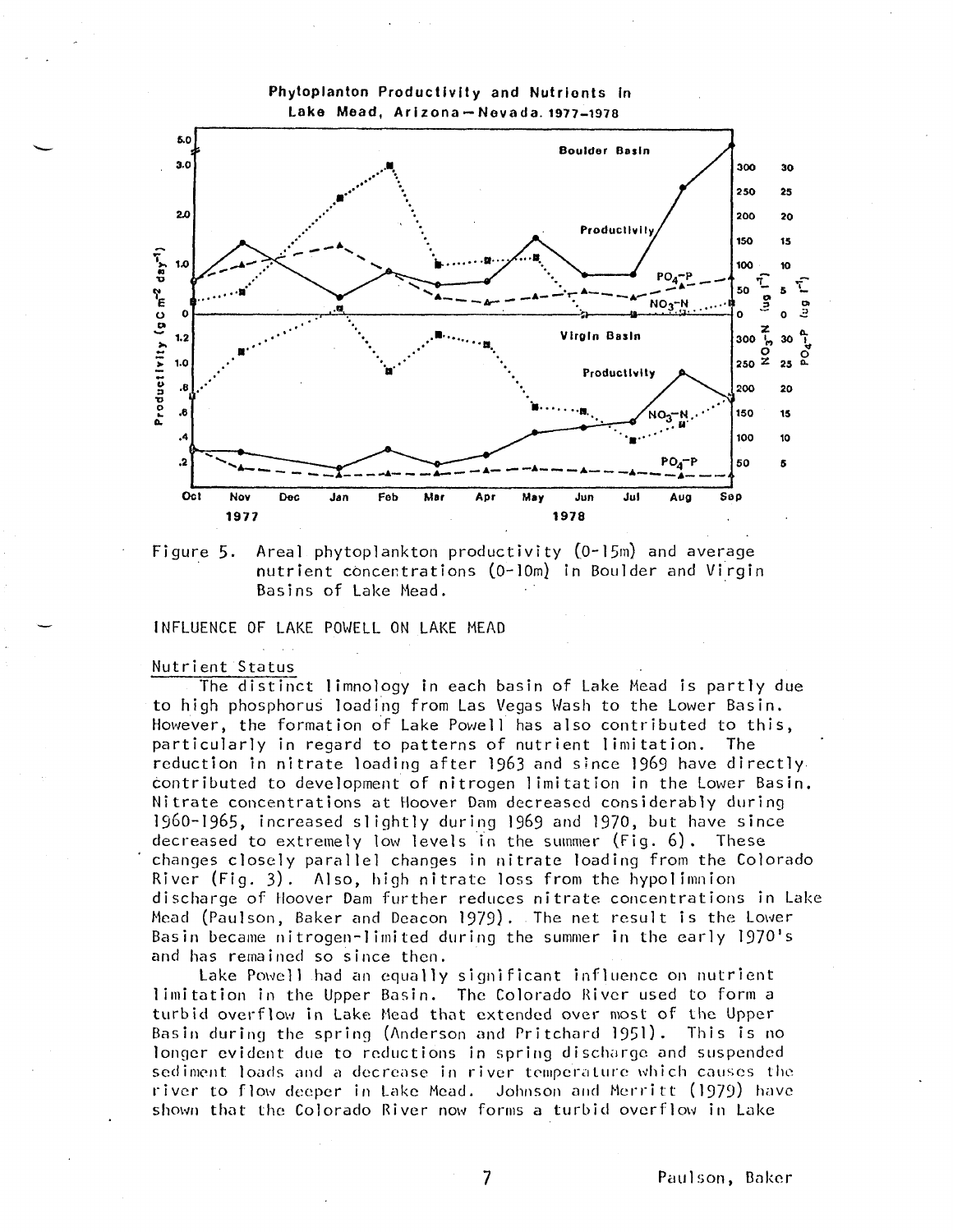Powell, which is remarkably similar to the one that used to occur in Lake Mead.



Figure 6. Winter and summer nitrate concentrations at the Hoover Dam intake towers in Lake Mead. (USGS data).

The spring overflow that enters Lake Powell is high in dissolved phosphorus and stimulates higher productivity in the upper end of the reservoir (Gloss, Mayer and Kidd I98o). Phosphorus desorption from suspended clays sustains the dissolved phosphorus pool as the overflow moves down the reservoir (Mayer and Gloss 1980) . Approximately 70% of the dissolved phosphorus input is retained in Lake Powell due to uptake by phytoplankton and possibly coprecipitat ion with calcite (Gloss et al. 1980). The phosphorus input to Lake Mead has been reduced accordingly which has caused the Upper Basin to become more phosphorus-limited since the formation of Lake Powell. Trophic Status

Long-term productivity estimates are not available for Lake Mead, but our recent measurements (Paulson et al. 1980) indicate that reductions in nutrient loading from the Colorado River have caused changes in the productivity of each basin. There is a definite decrease in productivity (annual and summer) from the Upper Arm to Virgin Basin and an increase from there to Hoover Dam (Fig. 7).

The low but fairly constant phosphorus input  $(5 \mu g \cdot l^{-1})$  from the Colorado River sustains the higher productivity in the Upper Arm, but phytoplankton quickly deplete this phosphorus which limits productivity in Virgin Basin. Phosphorus loading from Las Vegas Wash also

8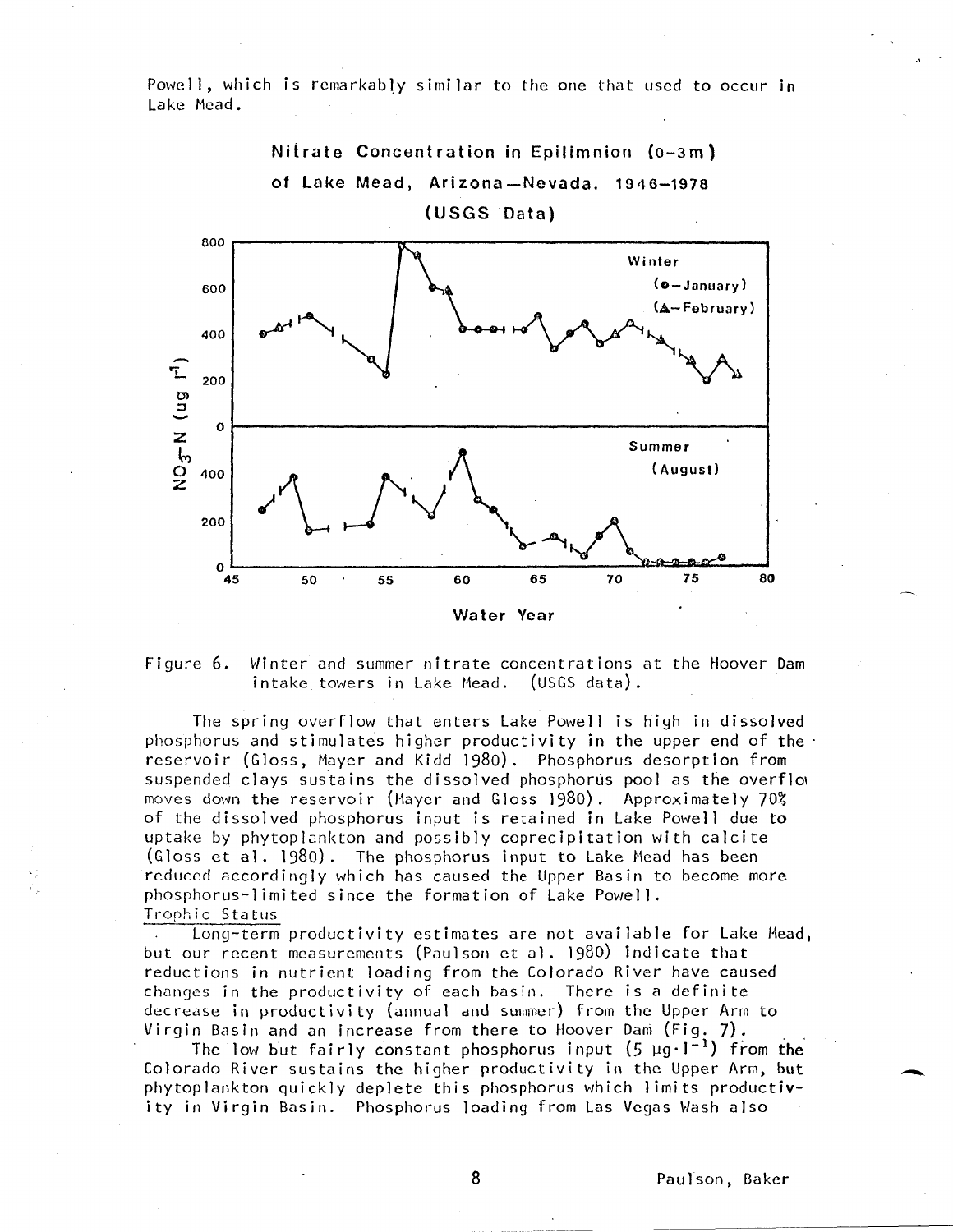

Figure 7. Phytoplankton productivity (Q-15 m) and nutrient (0-10 m) gradients in the Colorado River channel of Lake Mead.

initiates higher productivity in the Lower Basin, but nitrogen ultimately sets the upper limit in the summer. From the existing .productivity and nutrient gradients.in Lake Mead, it is possible to draw some inferences regarding historical patterns of productivity in each basin. .

The productivity gradient in the Upper Arm would have existed before Lake Powell was formed, but productivity would have been higher, with the gradient extending further down-lake because of higher phosphorus loading from the Colorado River. Phosphorus loading from Las Vegas Wash was low at that time, and it is unlikely that the Colorado River provided sufficient phosphorus to sustain high productivity into the Lower Basin. However, the Lower Basin was probably very productive in the late 1960's with increased phosphorus loading from Las Vegas Wash and higher nitrate loading From the Colorado River. It appears that nitrogen limitation has since decreased productivity in the Lower Basin during the summer.

#### SUMMARY

The limnological changes that occurred in Lake Mead after Lake Powell was formed clearly illustrate the interactions that exist among main stem reservoirs. In multi-reservoir systems, biological retention of nutrients in one reservoir will directly reduce inputs to the downstream reservoir. If these are limiting nutrients, as nitrogen or phosphorus usually are, productivity will decrease accordingly. This has profound implications for reservoir management because fuich reductions in productivity might be desirable if the

**Paulson, Baker**

9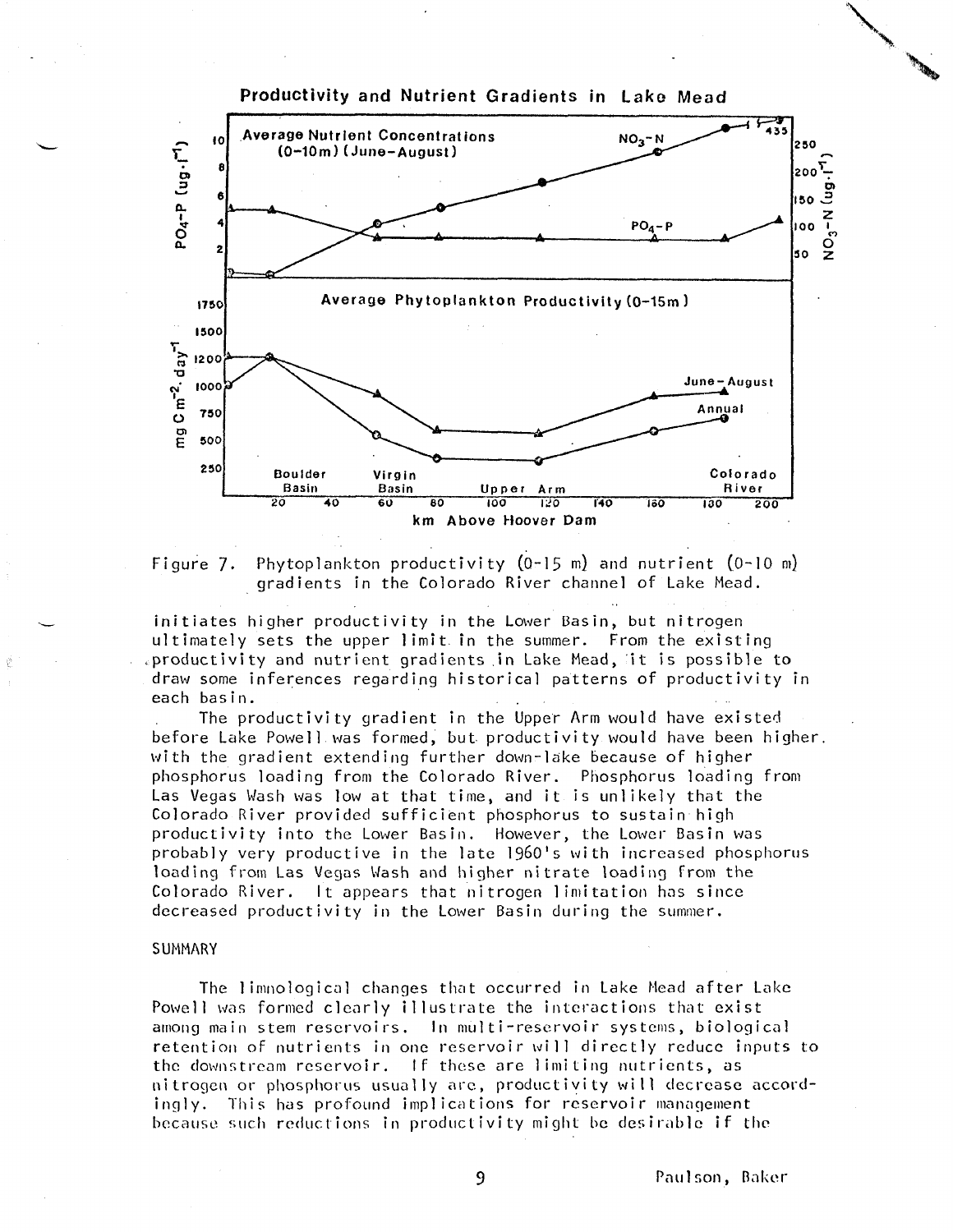downstream reservoir was excessively productive, or undesirable if it sustained a heavily utilized sport fishery. Multi-reservoir systems, therefore, must be managed collectively to insure that operation of one reservoir does not adversely influence water quality or beneficial uses of downstream reservoirs.

#### LITERATURE CITED

Anderson, E.R. and D.W. Pritchard. 1951. Physical limnology of Lake Mead. U.S. Navy Electronics Lab., San Diego, CA. Rept. No. 256. 152 p.

Gloss, S.P., L.M. Mayer and D.E. Kidd. 1980. Advective control of nutrient dynamics in the epilimnion of a large reservoir. Linmol. Oceanogr. 25:219-228.

Hannan, H.H. 1979- Chemical modifications in reservoir-regulated streams, p. 75-94. in: J.V. Ward and J.A. Stanford, eds. The Ecology of Regulated Streams. Plenum Press. 397 P-

Hoffman, D.A. and A.R. Jonez. 1973- Lake Mead, a case history, p. 220-233- In: W.C. Ackerman, G.F. White and E.B. Worthington, eds. Man-Made Lakes: Their Problems and Environmental Effects. 'Geo physical Monograph Series No. 17. 847 p.

Johnson, M.M. and D.H. Merritt. 1979- Convective and advective circulation of Lake Powell, Utah-Arizona, during 1972-1975. Water ' Resour. Res. 15:873-884.

- Lara, J.M. and J.I. Sanders. 1970. The 1963-64 Lake Mead Survey. U.S. Bur. Rec. Rept. No. REC-OCE-20-21. 169 p.
- Mayer, L.M. and S.P. Gloss. 1980. Buffering of silica and phosphate in a turbid river. Limnol. Oceanogr. 25:12-22.
- Neel, J.K. 1963. Impact of reservoirs, p. 573-593. in: D.G. Frey, eds. Limnology of North America. Univ. Wisconsin Press, Madison.  $734p.$
- Paulson, L.J., J.R. Baker and J.E. Deacon. 1979. Potential use of hydroelectric facilities for manipulating the fertility of Lake Mead, p. 296-300. in: The Mitigation Symposium; Rocky Mountain Forest and Range Experiment Station, U.S. Dept. Agr. Gen. Tech. Rept. No. RM-65. 684 p.
- Paulson, L.J., J.R. Baker and J.E. Deacon. 1980. The limnological status of Lake Mead and Lake Mohave under present and future powerplant operations of Hoover Dam. Tech. Rept. No. 1, Lake Mead Limnological Research Center, Univ. Nev., Las Vegas. 229 P.
- Prentki, R.T., L.J. Paulson and J.R. Baker. 1980. Chemical and biological structure of Lake Mead sediments. Tech. Rept. No. 6. Lake Mead Limnological Research Center, Univ. Nev., Las Vegas.  $(in \, press)$ .
- Ward, J.V. and J.A. Stanford, eds. 1979. The Ecology of Regulated Streams. Plenum Press. 397 p.
- Wright, J.C. 1967. Effect of impoundments on productivity, water chemistry and heat budgets of rivers, p. 188-199. in: Reservoir Fisheries Resources Symposium. Am. Fish. Soc. Spec. Pub. 569 p.